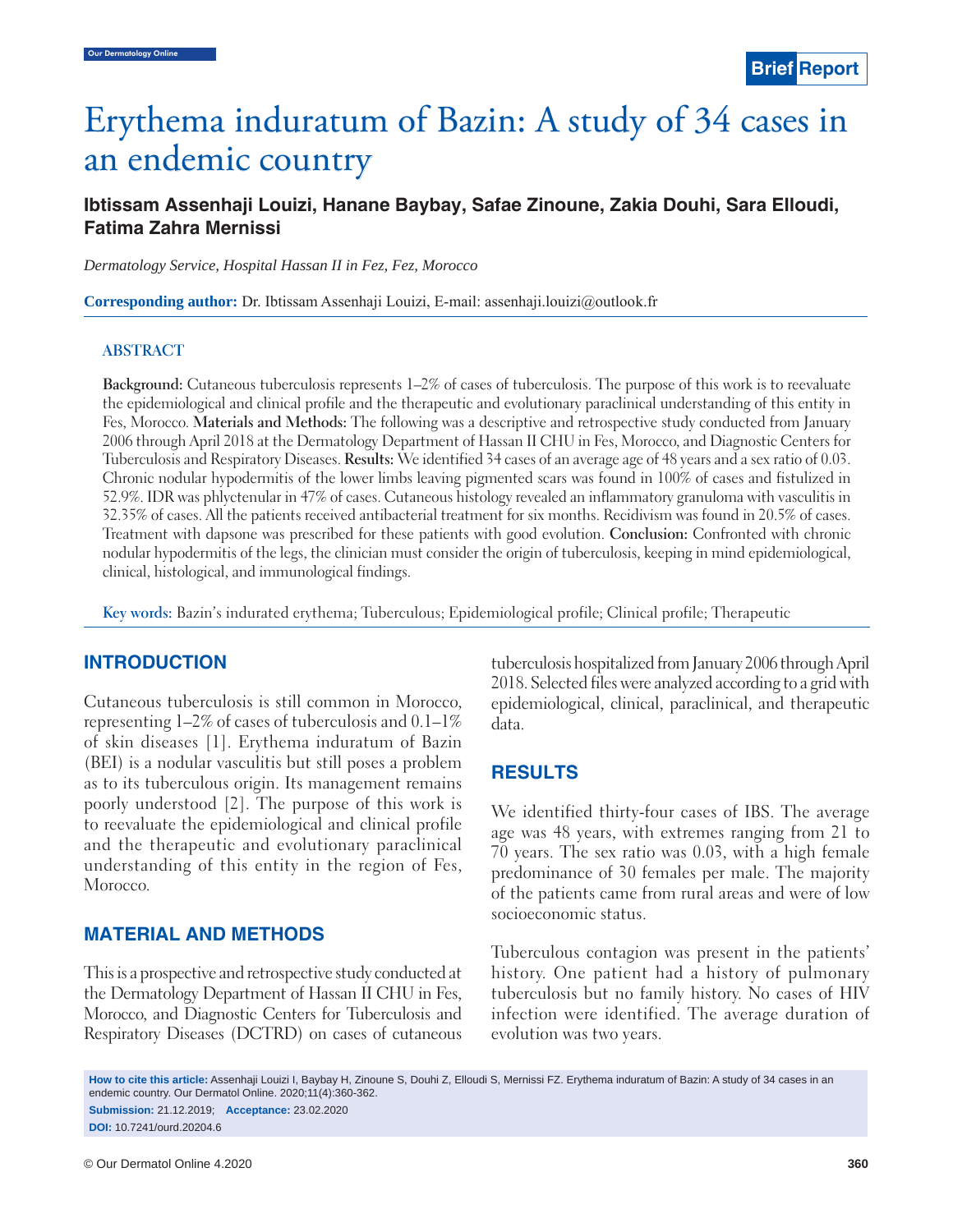#### www.odermatol.com



**Figure 1:** Chronic nodular hypodermitis of the lower limbs.



**Figure 2:** Pigmented scars after BEI lesions on the lower limbs.



**Figure 3:** The phlyctenular reaction of intradermal tuberculin.

Clinically, all patients had chronic nodular hypodermitis of the lower limbs, fistulized in eighteen cases (Fig. 1), leaving pigmented scars in all patients (Fig. 2).

The intradermal tuberculin reaction was phlyctenular in sixteen patients (Fig. 3). Cutaneous histology revealed an inflammatory granuloma of the lipophagic type associated with vasculitis in eleven cases.

A search for Koch's bacillus in skin lesions by PCR (polymerase chain reaction) was not conducted

All patients received antibacterial treatment for six months, with complete healing in 29 patients and recidivism in seven. Treatment with dapsone was prescribed for these patients with good evolution and without recurrence after six months.

# **DISCUSSION**

Cutaneous tuberculosis has a protean clinical presentation, representing 1% of cases of extrapulmonary tuberculosis in endemic areas [3].

Erythema induratum of Bazin (BEI) was first described by Ernest Bazin in 1861 and, thereafter, in 1900, BEI was considered a manifestation of tuberculin hypersensitivity [1]. Currently, the term nodular vasculitis (NV) is often synonymous. The number of cases of BEI reported is on the decrease in most developed countries while the incidence of tuberculosis is decreasing [1].

The pathogenesis of BEI remains poorly understood and its link to tuberculosis remains controversial. Most authors consider BEI a multifactorial disorder with multiple different causes, tuberculosis essentially being a hypersensitive immune response to M. tuberculosis [4,5].

EIB is a recurrent chronic eruption occurring in young and middle-aged females in good health and with no systemic signs. EIB manifests itself by the presence of purple nodules or deep plaques on the posterior and anterolateral legs, feet, thighs, and arms, with the face rarely affected [1]. The lesions are not warm and not especially painful and tend to ulcerate centrally. Most of the lesions resolve spontaneously within several months, leaving postinflammatory hyperpigmentation and pigmented scars, which were found in all our patients [1].

Histologically, the epidermis may be intact or ulcerated. Lobular panniculitis with granulomatous inflammation with focal necrosis, sometimes with tuberculoid granulomas, and with central caseous necrosis [1] and a superficial or deep, perivascular or periadnexal, inflammatory lymphohistiocytic infiltrate is often present. Vasculitis of small and medium-sized vessels